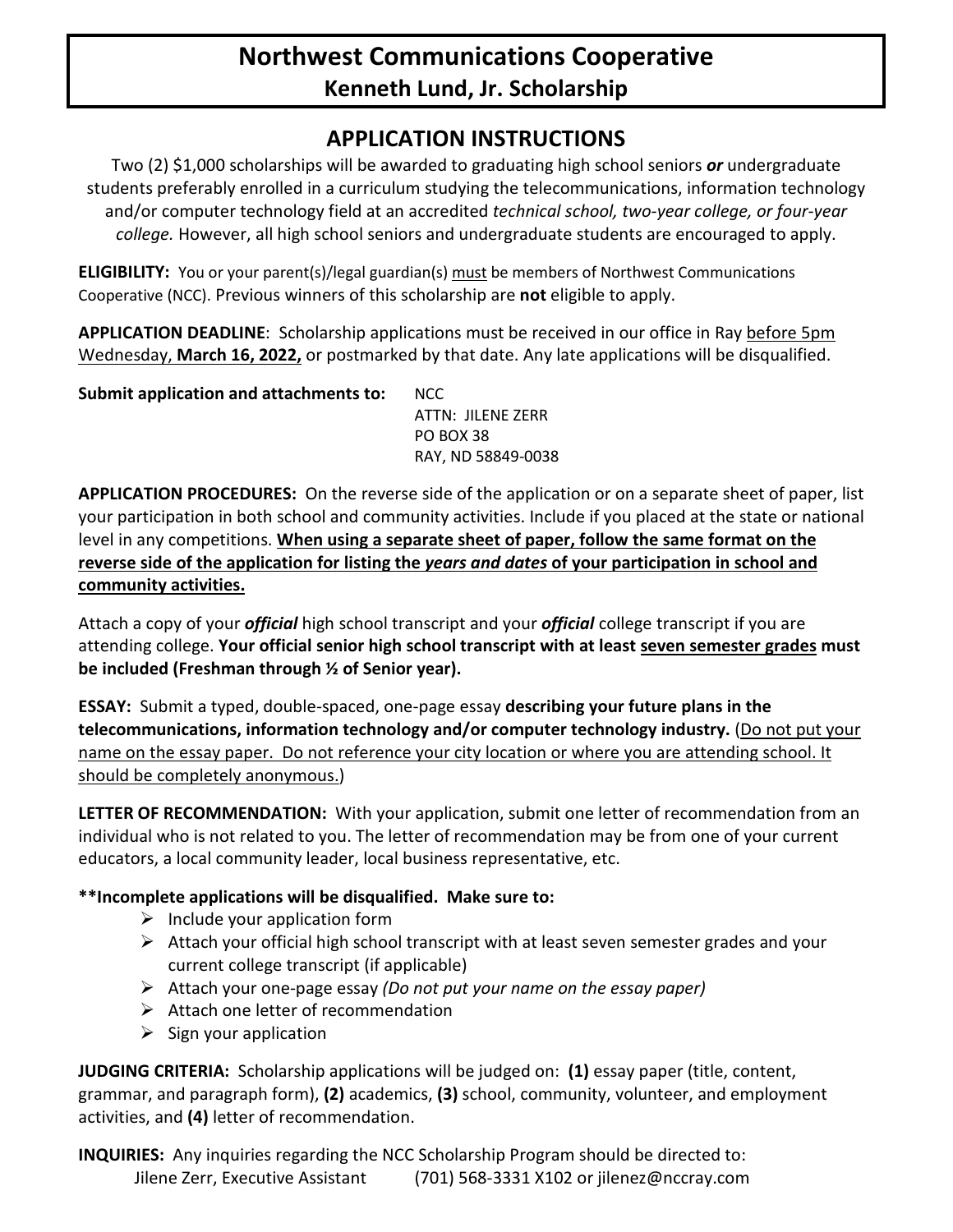# **Northwest Communications Cooperative Kenneth Lund, Jr. Scholarship Application Form**

**INSTRUCTIONS:** Follow the instructions included on the cover page of this scholarship application. Any missing information will be considered an incomplete application and will be disqualified. **PLEASE TYPE OR PRINT:**

| (Last Name)                                                                                                                                                                                                                                                                                                                                       | (First Name)                   |        | (NCC Member # or NCC Account #) |       |  |
|---------------------------------------------------------------------------------------------------------------------------------------------------------------------------------------------------------------------------------------------------------------------------------------------------------------------------------------------------|--------------------------------|--------|---------------------------------|-------|--|
| (Address)                                                                                                                                                                                                                                                                                                                                         |                                | (City) | (State)                         | (Zip) |  |
| (High School)                                                                                                                                                                                                                                                                                                                                     |                                |        | (High School Graduation Date)   |       |  |
| (Name of Parent(s) or Legal Guardian)                                                                                                                                                                                                                                                                                                             |                                |        | (Phone Number)                  |       |  |
| List the technical school or two or four-year college you plan to attend or are attending: ________                                                                                                                                                                                                                                               |                                |        |                                 |       |  |
| Intended Degree or Major:                                                                                                                                                                                                                                                                                                                         |                                |        |                                 |       |  |
| <b>Special Interests and Talents:</b>                                                                                                                                                                                                                                                                                                             |                                |        |                                 |       |  |
|                                                                                                                                                                                                                                                                                                                                                   |                                |        |                                 |       |  |
|                                                                                                                                                                                                                                                                                                                                                   |                                |        |                                 |       |  |
| <b>School Honors and Awards:</b>                                                                                                                                                                                                                                                                                                                  |                                |        |                                 |       |  |
|                                                                                                                                                                                                                                                                                                                                                   |                                |        |                                 |       |  |
|                                                                                                                                                                                                                                                                                                                                                   |                                |        |                                 |       |  |
| On the reverse side of this application or on a separate sheet of paper, list your participation in both school and<br>community activities. When using a separate sheet of paper, you must follow the format on the reverse side of<br>the application for listing the years and dates of your participation in school and community activities. |                                |        |                                 |       |  |
| <b>SUBMIT THIS APPLICATION TO:</b>                                                                                                                                                                                                                                                                                                                | <b>NCC</b>                     |        |                                 |       |  |
|                                                                                                                                                                                                                                                                                                                                                   | ATTN: JILENE ZERR<br>PO BOX 38 |        |                                 |       |  |
|                                                                                                                                                                                                                                                                                                                                                   | RAY, ND 58849-0038             |        |                                 |       |  |

#### **DEADLINE: This application must be received in our office in Ray before 5pm on March 16, 2022, or postmarked by that date.**

I understand my application will be considered in confidence. The scholarship selection committee for this scholarship has permission to view my academic records from school officials.